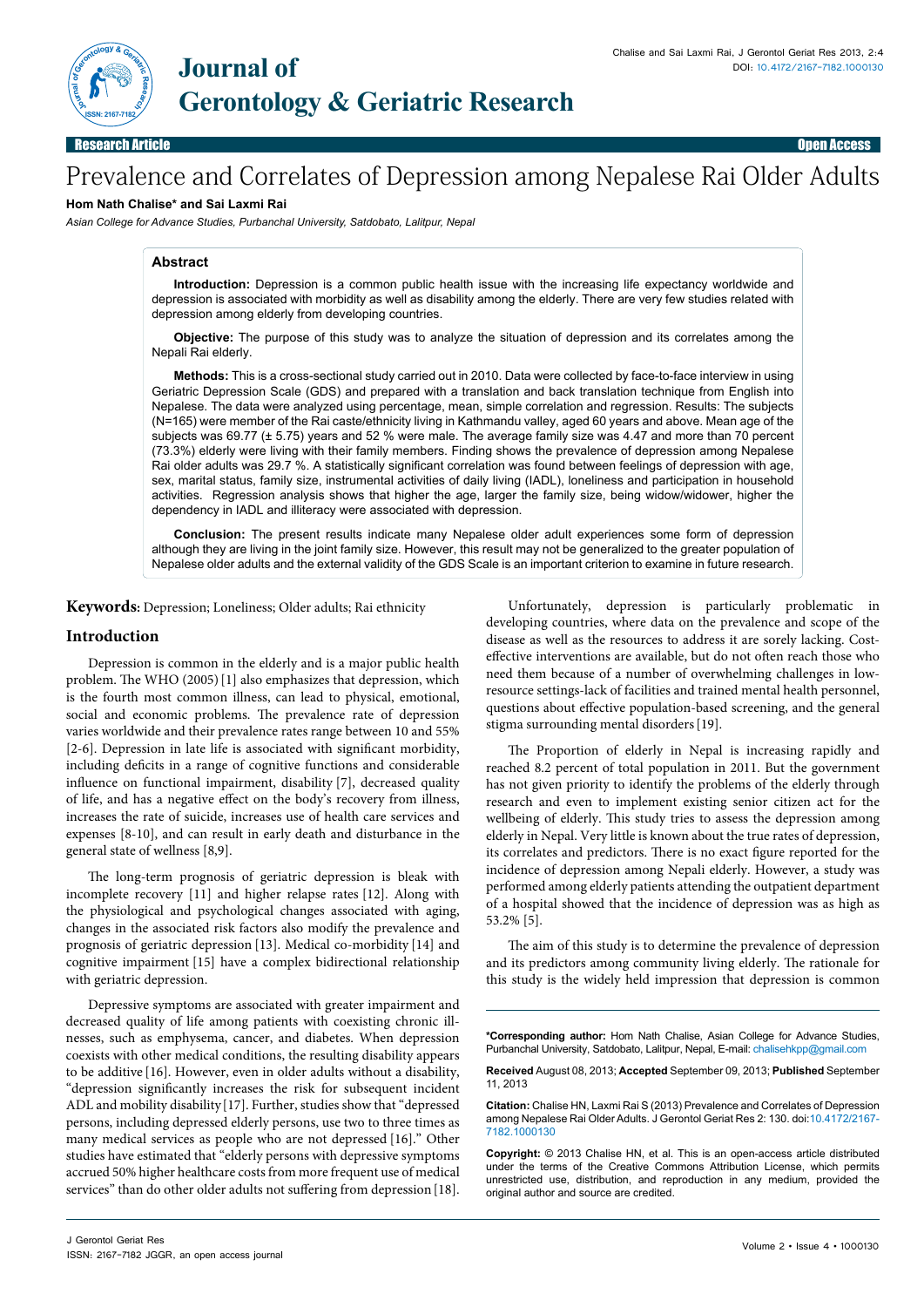in elderly and results in more days of disability than chronic medical conditions such as heart disease, hypertension and diabetes[20].

# **Methods**

### **Study site and sample**

This is a cross-sectional study carried out in Kathmandu Valley. For the purposively of this study Rai ethnicity elderly living in Kathmandu valley were selected purposively. Rai is one of the indigenous ethnic groups of Nepal, generally they are found living in Eastern Mountain and Hill area of Nepal. Now days some of them have migrated and living scattered in different parts of Kathmandu valley. With the help of organization working for the rights of Rai in Kathmandu valley we tried to find the household of Rai living in Kathmandu and interviewed elderly 60 years and above with the help of structured questionnaire. We tried to census all the households of Rai ethnicity having elderly 60 years and above living in Kathmandu valley. Inclusion criteria included: Only one elderly from each household through convenience sampling, who can speak Nepali language. Those suffering from severe mental and physical illness e.g., psychosis, dementia, hearing impairment, and dumbness were excluded. This study was carried out in two month September-October of 2010. During this time we approached 170 elderly but questionnaire was completed with 165 elderly only.

The study protocol was approved by the Research Committee of Asian College for Advance Studies, Lalitpur. Oral informed consent was obtained from all participants before interviews [21]. The interviews were conducted in the subjects' homes and took an hour on average.

To ensure the questionnaire's quality and sensitivity, Geriatric Depression Scale (GDS) [22] and instrumental activity of daily living (IADL) [23] were translated into Nepali from English and then back translated into English by English language teacher's proficient in both languages. Different people conducted the back translation. A pilot study of 25 respondents from the non-study area was conducted to identify potential problems with the questionnaire.

#### **Measurements**

**Dependent variable:** In this study Depression was dependent variable and measured using widely used GDS [22]. The GDS has 30 statements with "yes" or "no" response. Theoretically sum of GDS ranged from 0 to 30. On the basis of score it is interpreted: 0-9 as "normal", 10- 19 as "mildly depressed", and 20-30 as "severely depressed". Studies from the United States, United Kingdom and many Asian countries have shown that the GDS can be employed with different cultures and ethnicities. Further, a previous study carried out in Nepal has already proved GDS was a reliable tool to screen depression in the Nepalese patients [5]. Reliability of GDS measured through Cronbach's Alpha (0.89) shows quite high in this study.

**Independent variables:** Sex was measured as a dichotomous variable with male coded '1' and female '2'. Age and family size and monthly income of spouse were measured as a continuous variable. Marital status was dichotomized 'married' coded '1'and 'widow/ widower' coded '2'. Widow or widower included unmarried, divorced and separated also. The proportion of unmarried divorced and separated was very low. Education was categorized as 'literate' coded '1' and 'illiterate' coded '2'. Illiterate were those who cannot read and write. Rest all the other was regarded literate irrespective of their level of education attainment. Living arrangement was measured as 'family members' coded as '1', 'spouse only' coded as '2', and 'others' coded as '3'. Feeling of loneliness was measured as 'often' coded as '1', 'some time' coded as '2', and 'rarely' coded as '3'.

Page 2 of 5

Functional capabilities of older adults were measured using five items (traveling by public transportation, shopping for groceries, preparing meals, doing light house work, and taking medicine) from the seven item IADL scale [23]. Two items from the IADL scale, use of the telephone (look up the number, dial and answer) and management of money (write checks and pay bills) were not included in the final questionnaire because these were not applicable for the majority of Nepalese elderly [21,24,25] because they cannot read number and dial the telephone and even write the name also. Responses were categorized as 'unable to do at all', 'with some difficulty/need some help' and 'without help'. For the present study, responses were coded as 'Self' coded as '1' and 'with some difficulty /need some help' coded as '2' and 'cannot do at all - 3'. To calculate the level of functional disability the sum of the above five items was added and measured as a continuous variable. Higher the value of IADL score indicates the higher the dependency. Internal consistency reliability of IADL in this study measured through Cronbach's alpha (0.91) shows quite satisfactory.

## **Results**

The distribution of social, demographic and health-related characteristics of the Rai ethnicity older adult subjects is shown in Table 1. Subjects ranged in age from 60 to 89 years with a mean  $(\pm SD)$ age of 69.77 ( $\pm$  5.75) years. Eighty six (52.1%) were male. One hundred and eight (65. 5 %) was married, 77.6 % were literate (who can read and write), and 89.7% were involved in the household activities. Family size ranged from 1 to 9 with mean family size  $4.47$  ( $\pm$  1.59). Nearly three fourth (73.3%) older adults were living with family members, 14.5% living with spouse only and 14.5 % living with others (other than family members including daughter).

More than ninety percent (93.9%) older adults had some health problem. Mean functional disability of the older adults was 6.11 (± 2.05). More than fifty percent (50.9 %) felt loneliness some time, one third (33 %) often and 15.8% felt loneliness rarely. Average income of

| Variables                                    | N   | %    | Mean               | SD <sup>a</sup>   | Range                            |
|----------------------------------------------|-----|------|--------------------|-------------------|----------------------------------|
| Sex (male)                                   | 86  | 52.1 |                    |                   |                                  |
| Age                                          |     |      | 69.77              | 5.75              | 60-89                            |
| <b>Family Size</b>                           |     |      | 4.47               | 1.59              | $1 - 9$                          |
| Marital Status (married)                     | 108 | 65.5 |                    |                   |                                  |
| Education (literate)                         | 128 | 77.6 |                    |                   |                                  |
| Having health problem (yes)                  | 155 | 93.9 |                    |                   |                                  |
| Living arrangement                           |     |      |                    |                   |                                  |
| Spouse only                                  | 24  | 14.5 |                    |                   |                                  |
| Family members                               | 121 | 73.3 |                    |                   |                                  |
| Others                                       | 20  | 12.1 |                    |                   |                                  |
| Problem with IADL <sup>b</sup>               |     |      | 6.11               | 2.05              | $5 - 14$                         |
| Involvement in household<br>activities (yes) | 148 | 89.7 |                    |                   |                                  |
| Monthly Income (NRs)                         |     |      | 10181.82<br>(S101) | 2403.05<br>(\$24) | $5000 - 15500$<br>$($50 - $155)$ |
| Food Habits (vegetarian)                     | 12  | 7.3  |                    |                   |                                  |
| Feeling of loneliness                        |     |      |                    |                   |                                  |
| Often                                        | 55  | 33.3 |                    |                   |                                  |
| Some time                                    | 84  | 50.9 |                    |                   |                                  |
| Rarely                                       | 26  | 15.8 |                    |                   |                                  |
| Activities to remain healthy<br>(yes)        | 109 | 66.1 |                    |                   |                                  |

a Standard Deviation

b Higher score indicates worse functional disability

**Table 1:** Selected background characteristics of Rai older adults, n=165.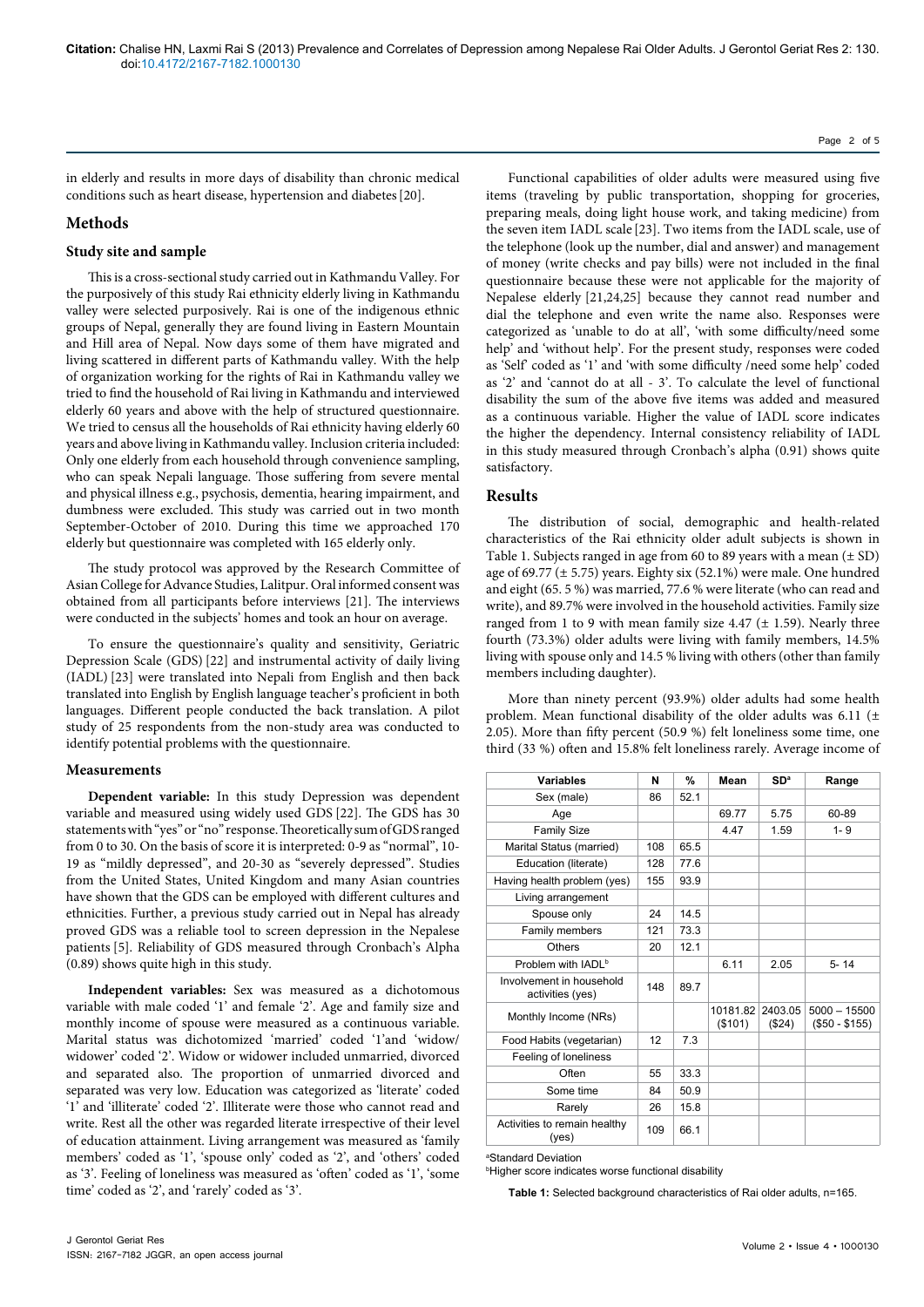Page 3 of 5

the older adults was NRs 10181.82 (\$101) (± 2403.05 (\$24)) ranged from Rs 5000 (\$50) to Rs 15,500 (\$155). Many older adults (66.1%) did some activities like Yoga, meditation and physical activities to remain healthy.

Table 2 shows the situation of depression of the older adults included in this study. This study found mean depression score of Rai older adults was 7.25 ( $\pm$  5.55) ranging from 2 to 27. Further based on the individual score of the subjects this study shows 70.3 percent older adult had no depression, and remaining 29.7% had depression. So, the prevalence of depression in this study was 29.7%. Further analyzing the severity of depression 24.2% had mild depression and 5.5 % had severe depression. So, we dichotomized the data saying 70.3 % older adult had no depression and 29.7% older adults were suffering from depression for the purpose of this study. We also examined the correlation without dichotomized data and we got nearly same result, so in this study dichotomized data do not weakens the power in the analysis.

Table 3 shows results of bivariate analysis of depression with selected background variables. Age (P=0.025), sex (P=0.000), family size (P=0.000), Marital status (P=0.000), living arrangement (p=0.001), education (P=0.000), limitations in IADLs (P=0.000), involvement in household activities ( $P=0.000$ ), and feeling of loneliness ( $p=0.009$ ) were significantly positively or negatively correlated with depression and were included in logistic regression analyses. Non-significant predictors were removed from the model.

Results of the logistic regression of depression are shown in Table 4. The goodness of fit statistics (Hosmer and Lemeshow's test P= 0.618 and-2 Log likelihood= 102.342) indicated a satisfactory fit for the model. Significant predictors of depression in the model were higher the age (OR= 0.506, 95% CI 0.274-0.935, P= 0.030), illiteracy (OR= 4.245, 95% CI 1.336-13.488, P= 0.014), situation of being widow/widower (OR= 9.561, 95% CI 3.143-29.088, P= 0.000), family size (OR= 1.552, 95% CI 1.058–2.276, P= 0.025) and functional limitations in IADL (OR= 1.732, 95% CI 1.264-2.372, P= 0.001).

#### **Discussion and Conclusion**

In recognition of increasing worldwide concern for issues affecting the older adult, depression is recognized as an important public health issue, predicting, among other things, low quality of life among older adults. This study tries to explore the situation of depression among older adults from poor countries. Specifically present study examines the experience of depression and correlates of depression in Nepalese (Rai ethnicity) older adults.

This study found the prevalence of depression measured through GDS among Kathmandu valley living Nepalese (Rai) older adult was 29.7 percentages. The prevalence was 17.4 for male and 43.0 % for female. This is quite low when compared with the previous study of Khattri and Nepal (2006) [5]. Khatri and Nepal [5] found 53.2 % older adult patients attending the outpatient department of a hospital had depression. We found a variation in the results when looked the results of neighboring countries from south Asia. The prevalence of depression was 19.8 % in Pakistan [26]. Studies have revealed that the results of neighboring countries from south Asia. The prevalence of

| N   | %    | Mean | SD   | Range    |
|-----|------|------|------|----------|
|     |      | 7.25 | 5.55 | $2 - 27$ |
|     |      |      |      |          |
| 116 | 70.3 |      |      |          |
| 40  | 24.2 |      |      |          |
| 9   | 5.5  |      |      |          |
| 49  | 29.7 |      |      |          |
|     |      |      |      |          |

**Table 2:** Situation and prevalence of depression in Rai older adults, n=165.

| Variable                               | Measurement                               | Depression<br>%                     | Spearman's<br>Correlation<br>Coefficient | P     |
|----------------------------------------|-------------------------------------------|-------------------------------------|------------------------------------------|-------|
| Sex                                    | Male<br>Female                            | 17.4<br>43.0                        | $0.280$ <sup>**</sup>                    | 0.000 |
| Age                                    | 60-64<br>65-69<br>70-74<br>75-79<br>$80+$ | 21.6<br>25.0<br>32.0<br>34.5<br>80% | $0.175^{\degree}$                        | 0.025 |
| <b>Family Size</b>                     |                                           |                                     | 0.335"                                   | 0.000 |
| <b>Marital Status</b>                  | Married<br>Widow/widower                  | 11.1<br>64.9                        | 0.560"                                   | 0.000 |
| Living arrangement                     | Spouse only<br>Family<br>Others           | 4.2<br>31.4<br>50.0                 | 0.262"                                   | 0.001 |
| Education                              | Literate<br><b>Illiterate</b>             | 19.5<br>64.9                        | 0.414"                                   | 0.000 |
| Having health problem                  | Yes<br><b>No</b>                          | 30.5<br>28.9                        | 0.002                                    | 0.983 |
| Food habits                            | Vegetarian<br>Non-vegetarian              | 41.7<br>28.8                        | $-0.073$                                 | 0.349 |
| Limitations in IADL                    |                                           |                                     | 0.523"                                   | 0.000 |
| Involvement in<br>household activities | Yes<br>No                                 | 25.0<br>70.6                        | 0.303"                                   | 0.000 |
| Monthly Income<br>(spouse)             |                                           |                                     | $-0.117$                                 | 0.678 |
| Self reported health                   | Good<br>Fair<br>Poor                      | 26.7<br>31.9<br>42.9                | 0.032                                    | 0.684 |
| Feeling of loneliness                  | Often<br>Sometime<br>Rarely               | 38.2<br>31.0<br>7.7                 | $-0.203$ "                               | 0.009 |
| Activities to remain<br>healthy        | Yes<br><b>No</b>                          | 26.6<br>35.7                        | 0.108                                    | 0.167 |

\*\*Correlation is significant at the 0.01 level (2-tailed).

\*Correlation is significant at the 0.05 level (2-tailed).

**Table 3:** Correlation of depression with socio-demographic and health related variables, n=165.

| Variables*                         | Regression<br><b>Coefficients (B)</b> | <b>Standard</b><br>Error | Odds<br>Ratio | 95% CI |        | P     |
|------------------------------------|---------------------------------------|--------------------------|---------------|--------|--------|-------|
|                                    |                                       |                          |               | Lower  | Upper  |       |
| Limitation in IADL                 | 0.549                                 | 0.161                    | 1.732         | 1.264  | 2.372  | 0.001 |
| <b>Marital Status</b>              | 2.258                                 | 0.568                    | 9.561         | 3.143  | 29.088 | 0.000 |
| <b>Family Size</b>                 | 0.440                                 | 0.195                    | 1.552         | 1.058  | 2.276  | 0.025 |
| Age                                | $-0.681$                              | 0.313                    | 0.506         | .274   | 0.935  | 0.030 |
| Education                          | 1.446                                 | 0.590                    | 4.245         | 1.336  | 13.488 | 0.014 |
| Hosmer and Lemeshow's Test P=0.618 |                                       |                          |               |        |        |       |
| -2 Log likelihood=103.471          |                                       |                          |               |        |        |       |

*OR= Odds Ratio, CI= Confidence Interval*

*\*Only significant variables (P<0.005) are shown from the variables entered: Age, sex, family size, marital status, living arrangement, literacy status, limitations in IADLs, involvement in household activities, monthly income of spouse*

**Table 4:** Logistic regression of depression among Nepalese Rai older adults, N=165.

prevalence rates for depression in community samples of older adult in India vary from 6% to 53.7% [27-29]. These various studies are not exactly comparable in the criteria used to define depression i.e., use of the different cut off point, the selection of samples and cultures too.

This study revealed being widow/widower is the stronger predictor of loneliness. The prevalence of depression was 11% in married and 65% in widow/widower. This is similar to many other studies [26,28,30]. The higher depression among widow/widower may be due to lack of partner to share emotional and social support. Being married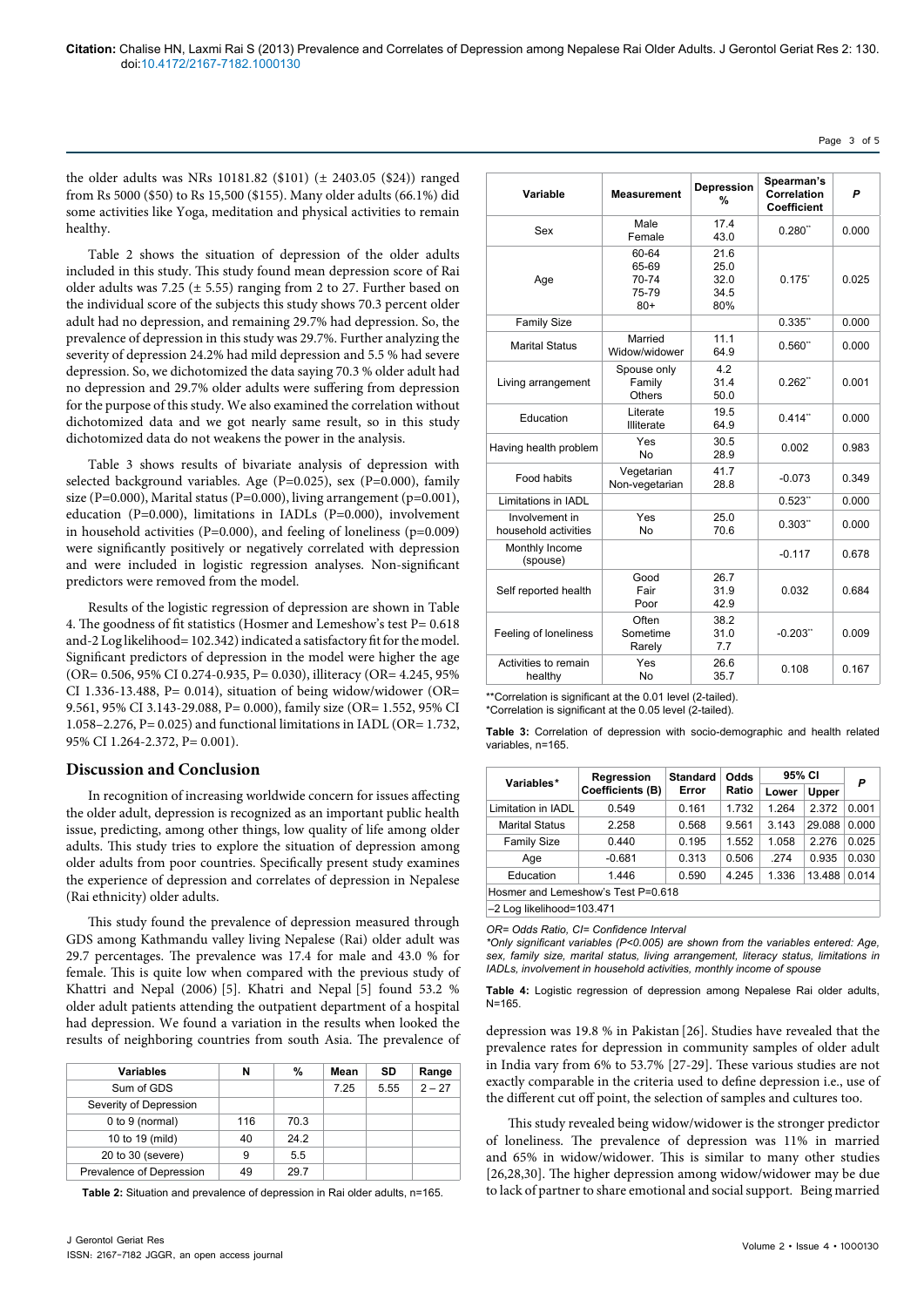was found to have a protective effect on health [31]. Wilson et al.[32] reported in a study that while being widowed and having been divorced were risk factors for depression, marriage was protective especially for men. Other studies also reported that being single or widowed was a major cause of depression and increased the risk of depression 4.72 times[33,34].

The role of family systems in the depression among the older adult has not been studied extensively [26]. It is generally seen that urbanization promotes nucleation of family systems and a decrease in care and support for the older adult. But this study found larger family size was anther predictor of depression. A study from Turkey also shows depression was more prevalent among older adult people living with children [35]. This might be due to very little interaction with other family members and feelings of neglect[21,36]. Okabayashi et al.[37] also found that social support provided by children is more important than from other sources (i.e., spouse, friends, and others) regarding mental health of the older adult (positive well-being and depressive symptoms). Older adult may not have received the social support from their children what they have expected and it may has effect on loneliness as well as on depression.

This study revealed age was another predictor of depression. This study found prevalence of depression increases from 21.6% at age 60- 64 years, to 25.0% at 65-69, 32.0% at age 70-74 years, 34.5% at age 75-79 years and 80% at age 80 years and older. Similar to this findings Roberts et al. [38] showed an increase in the prevalence of major depressive episode from 8.1% at age 50-59 years and 6.9% at 60-69 years, to 10.4% at 70-79 and 12.7% at 80 years and more. Beekman et al.[39] reported an increase in prevalence of major depression from 1.3% at 55-59 years to 2.7% at 80-84 years, and a corresponding increase in the rate of minor depression from 9.4% to 16.7%. Kramer et al. [40] found that the major depression rate rose from 0.7% at 65-74 to 1.3% at over 75 years, and Kay et al.[41] reported the prevalence of major depression was 6.3% at 70-79 years and 15.5% at over 80 years.

Impaired in instrumental activities of daily living is an expression of functional dependence and one of the most commonly used measures in assessing health in old age. Having functional disabilities in IADLs is also another predictor of depression in this study. These findings are consistent with many other studies across the world [42- 44]. Many researchers see a mutual causality between depression and disability such that "illness and physical disability cause depression, and also that depression leads to illness and physical decline, either because of behavioral factors (e.g., failure to take care of personal health) or biological factors (e.g., improper functioning of the immune or endocrine system) [45].'

Finally, illiteracy was other predictors of depression. This study found illiterate have higher depression compared to literate. These finding are consistent with the recent study carried out by Aylaz et al. [30]. Many studies have also found depression decreases with the increase in educational level[26,29,46].

Although this was a first attempt to study the prevalence of depression in the community living older adult, several limitations of this study should be considered before its generalization. First, it was cross-sectional in nature; thus, the results did not establish causal relationships for the study variables. Second, the data came from Kathmandu City and covered the older adult of only one caste/ethnicity and can't be generalized to other caste/ethnicities. Third, the validity of the GDS was not examined in this study, although the previous study [5] reported GDS is a valid measure to measure the depression in Nepali older adult.

In spite of the limitations, the findings of this study suggest that a feeling of depression is a serious problem among Nepalese older adults, despite the majority of older adults living in the larger family size with their children. Living in the joint family system and larger family size increased depression in older adult which is behind our cultural norms values and expectation. This may be due to eroding values and norms in the recent generations towards their elders. Further research using qualitative method also needed to identify risk factors of increasing depression among the older adult. This may contribute to the empowerment of the older adult and, thus, enhance their quality of life in the future.

#### **References**

- 1. World Health Organization (WHO) (2005) World Health Report.
- 2. Sherina MS, Rampal L, Mustaqim A (2004) The prevalence of depression among the elderly in Sepang, Selangor. Med J Malaysia 59: 45-49.
- Chi I, Yip PS, Chiu HF, Chou KL, Chan KS, et al. (2005) Prevalence of depression and its correlates in Hong Kong's Chinese older adults. Am J Geriatr Psychiatry 13: 409-416.
- 4. Tsai YF, Yeh SH, Tsai HH (2005) Prevalence and risk factors for depressive symptoms among community-dwelling elders in Taiwan. Int J Geriatr Psychiatry 20: 1097-1102.
- 5. Khattri JB, Nepal MK (2006) Study of depression among geriatric population in Nepal. Nepal Med Coll J 8: 220-223.
- 6. Kaneko Y, Motohashi Y, Sasaki H, Yamaji M (2007) Prevalence of depressive symptoms and related risk factors for depressive symptoms among elderly persons living in a rural Japanese community: a cross-sectional study. Community Ment Health J 43: 583-590.
- 7. Tam CWC, Chiu HFK (2011) Depression and Suicide in the Elderly, The Hong Kong Medial Diary 16: 13-15.
- 8. Steffens DC, Skoog I, Norton MC, Hart AD, Tschanz JT, et al. (2000) Prevalence of depression and its treatment in an elderly population: the Cache County study. Arch Gen Psychiatry 57: 601-607.
- 9. Serby M, Yu M (2003) Overview: depression in the elderly. Mt Sinai J Med 70: 38-44.
- 10. Cole MG, McCusker J, Elie M, Dendukuri N, Latimer E, et al. (2006) Systematic detection and multidisciplinary care of depression in older medical inpatients: a randomized trial. CMAJ 174: 38-44.
- 11. Jhingan HP, Sagar R, Pandey RM (2001) Prognosis of late-onset depression in the elderly: a study from India. Int Psychogeriatr 13: 51-61.
- 12. Mitchell AJ, Subramaniam H (2005) Prognosis of depression in old age compared to middle age: a systematic review of comparative studies. Am J Psychiatry 162: 1588-1601.
- 13. van't Veer-Tazelaar PJ, van Marwijk HW, Jansen AP, Rijmen F, Kostense PJ, et al. (2008) Depression in old age (75+), the PIKO study. J Affect Disord 106: 295-299.
- 14. Jongenelis K, Pot AM, Eisses AM, Beekman AT, Kluiter H, et al. (2004) Prevalence and risk indicators of depression in elderly nursing home patients: the AGED study. J Affect Disord 83: 135-142.
- 15. Steffens DC, Potter GG (2008) Geriatric depression and cognitive impairment. Psychol Med 38: 163-175.
- 16. Langa KM, Valenstein MA, Fendrick AM, Kabeto MU, Vijan S (2004) Extent and cost of informal caregiving for older Americans with symptoms of depression. Am J Psychiatry 161: 857-863.
- 17. Penninx BW, Leveille S, Ferrucci L, van Eijk JT, Guralnik JM (1999) Exploring the effect of depression on physical disability: longitudinal evidence from the established populations for epidemiologic studies of the elderly. Am J Public Health 89:1346-1352.
- 18. Katon WJ (2008) The comorbidity of diabetes mellitus and depression. Am J Med 121: S8-15.
- 19. Worley H (2006) Depression: a Leading Contributor to Global Burden of Disease.